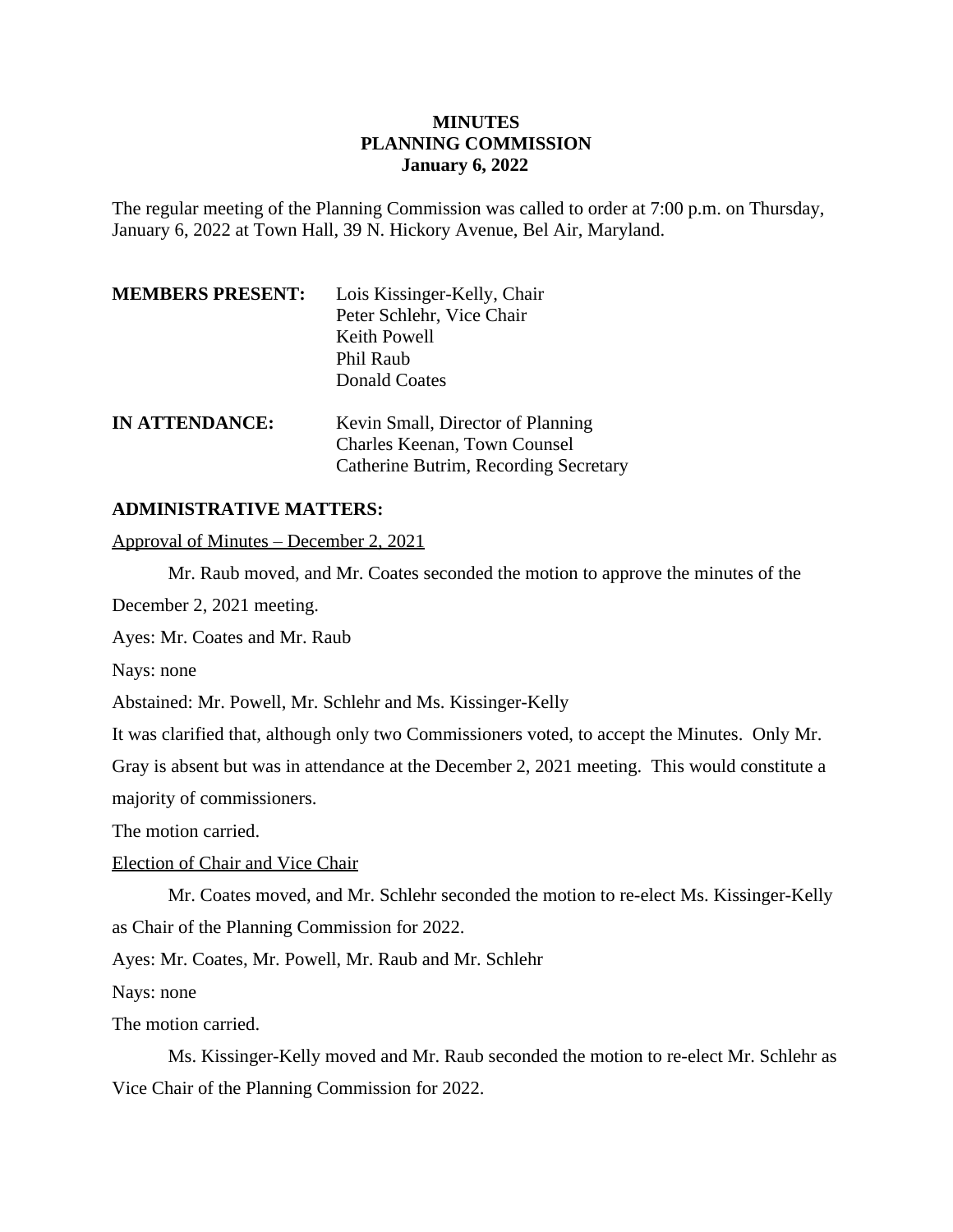Ayes: Mr. Coates, Mr. Powell, Mr. Raub and Ms. Kissinger-Kelly

Nays: none

The motion carried.

#### **NEW BUSINESS:**

01P-20-01-SP: Bel Air Assisted Living (144 N. Hickory Ave.): Review request for approval of a one-year extension of the Site Plan approval for the addition of 5,577sf and seven (7) beds

Mr. Small advised that this application was approved two (2) years ago as a development of an additional seven (7) beds and an additional 5,577 sf. Mr. Small advised that the work has not been completed, and the applicant is requesting a one-year extension.

Charles Johnson (144 N. Hickory Avenue), the owner of Bel Air Assisted Living, advised that the pandemic delayed construction after the application was originally approved.

Mr. Schlehr inquired if the Site Plan is the same plan that was originally approved by the Planning Commission. Mr. Johnson advised that the Site Plan has not changed.

Mr. Raub thanked Bel Air Assisted Living for the facility it has offered during these times. Mr. Schlehr commended Bel Air Assisted Living and its staff for the care his mother-inlaw received over the three (3) years she stayed there. Mr. Johnson thanked Mr. Raub and Mr. Schlehr on behalf of the staff and himself.

Mr. Powell inquired if it is correct that the request cannot be extended beyond one (1) year. Mr. Small advised that it cannot be extended beyond one (1) year. He advised that the Town considers a project vested when the applicant applies for and received a Building Permit.

Ms. Kissinger-Kelly inquired if there are any options available to applicants to extend Site Plan approvals beyond one (1) year due to the constraints caused by the pandemic. Mr. Small advised that the Town Commissioners would need to take action to extend approvals beyond one (1) year, but he advised that construction has continued for the most part.

Mr. Raub moved, and Mr. Powell seconded the motion to approve a one-year extension of the Site Plan for approval for the addition of 5,577 sf and seven (7) beds at Bel Air Assisted Living.

Ayes: Mr. Coates, Mr. Powell, Mr. Raub, Mr. Schlehr and Ms. Kissinger-Kelly Nays: none

The motion carried.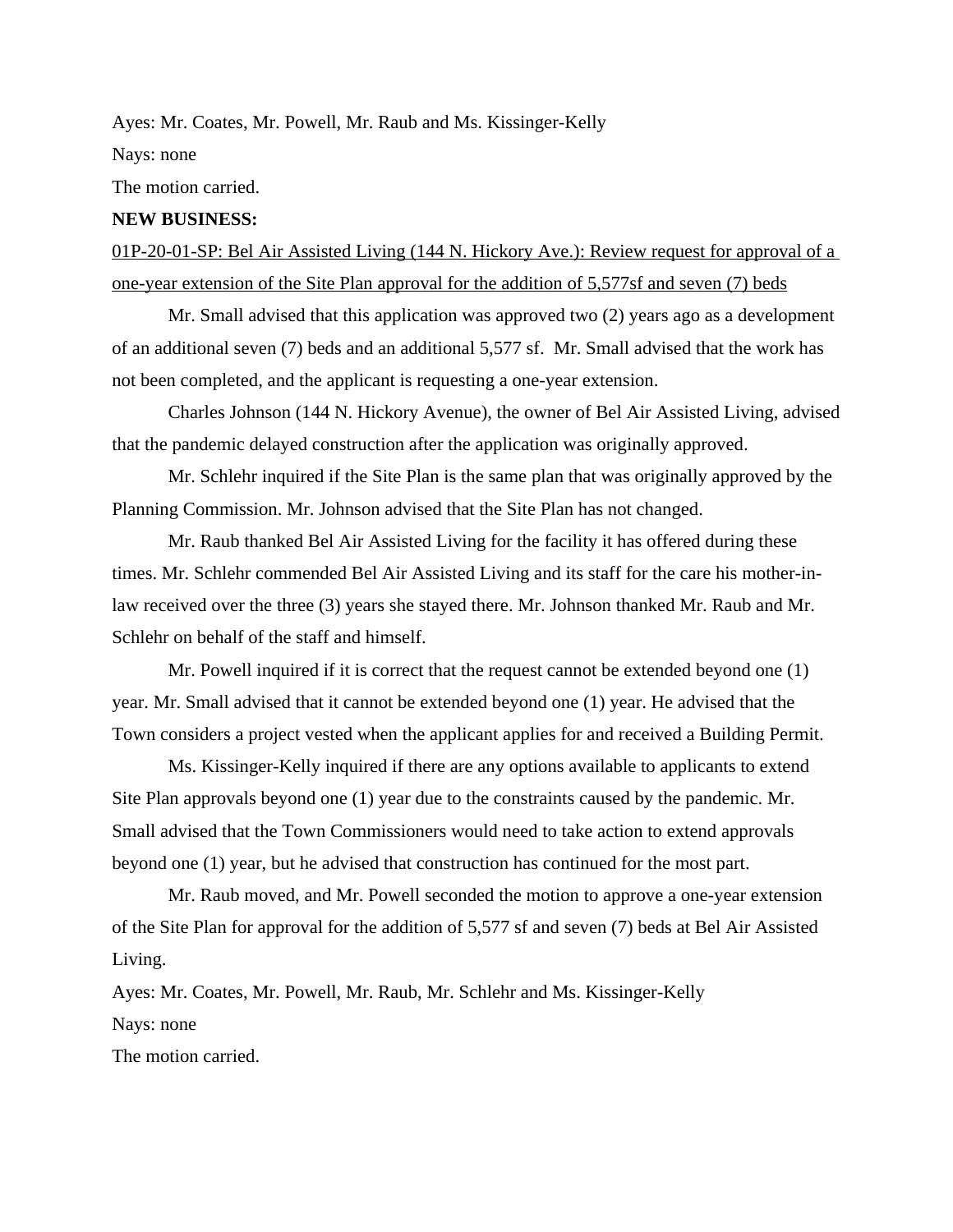01P-22-01-SP/SD: Bel Air Autobody (230 Gateway Drive): Review application for approval of a Special Development use (Motor Vehicle Service) and Site Plan for 615 sf addition to an existing building

Mr. Small advised that Bel Air Autobody is zoned B-3 General Business. The applicant is requesting approval of a Special Development use, Motor Vehicle Service, and to construct two (2) additions to the building, which consists of a combined total of 615 sf. Additionally, two (2) covered equipment pads (or patios) adjoining the building wall are proposed. The current building was built in or about 1988. The applicant is required to obtain all relevant environmental permits in association with the Motor Vehicle Service use.

Mr. Small advised that street trees existing along the approximate 168 linear feet of Gateway Drive frontage, equating to four (4) major deciduous trees. Section 165-59.A(2) requires a three-foot setback from a right-of-way and a planting buffer equaling one (1) planting unit per 25 feet of parking abutting a public road. There is approximately 18 linear feet of parking abutting the Gateway Drive right-of-way. The existing trees in this vicinity meet this requirement. As the existing parking lot is not being enlarged, and the total number of parking spaces provided is being reduced, the Town staff do not find a need to provide interior parking lot shade trees. Ten (10) screening trees are being proposed on the south side of the parking/storage area.

Mr. Small advised that less than 40,000 sf of the previously developed tree-free land is being disturbed. Therefore, this application is exempt under Section 216-4.J.

Mr. Small advised that the site consists of a previously developed 1.11 acre lot. Minor expansion consisting of impervious pads and a mechanical room are proposed on the northwest side of the building. Also proposed is conversion of the existing descending loading dock ramp into an ascending ramp incorporated into the building allowing for vehicles to enter the structure. An opaque fence with gates is proposed to separate and screen the vehicle storage area from the parking lot and the public street. Additionally, evergreen trees are proposed along the southeastern property line to screen the vehicle storage area from view for travelers along Gateway Drive. A screened dumpster area is incorporating into the screening fence with the evergreen trees providing screening from view by the adjoining building to the south. Stormwater management water quality treatment is required for the new impervious areas. The applicant proposes to utilize rain barrels at gutter downspouts to satisfy this requirement.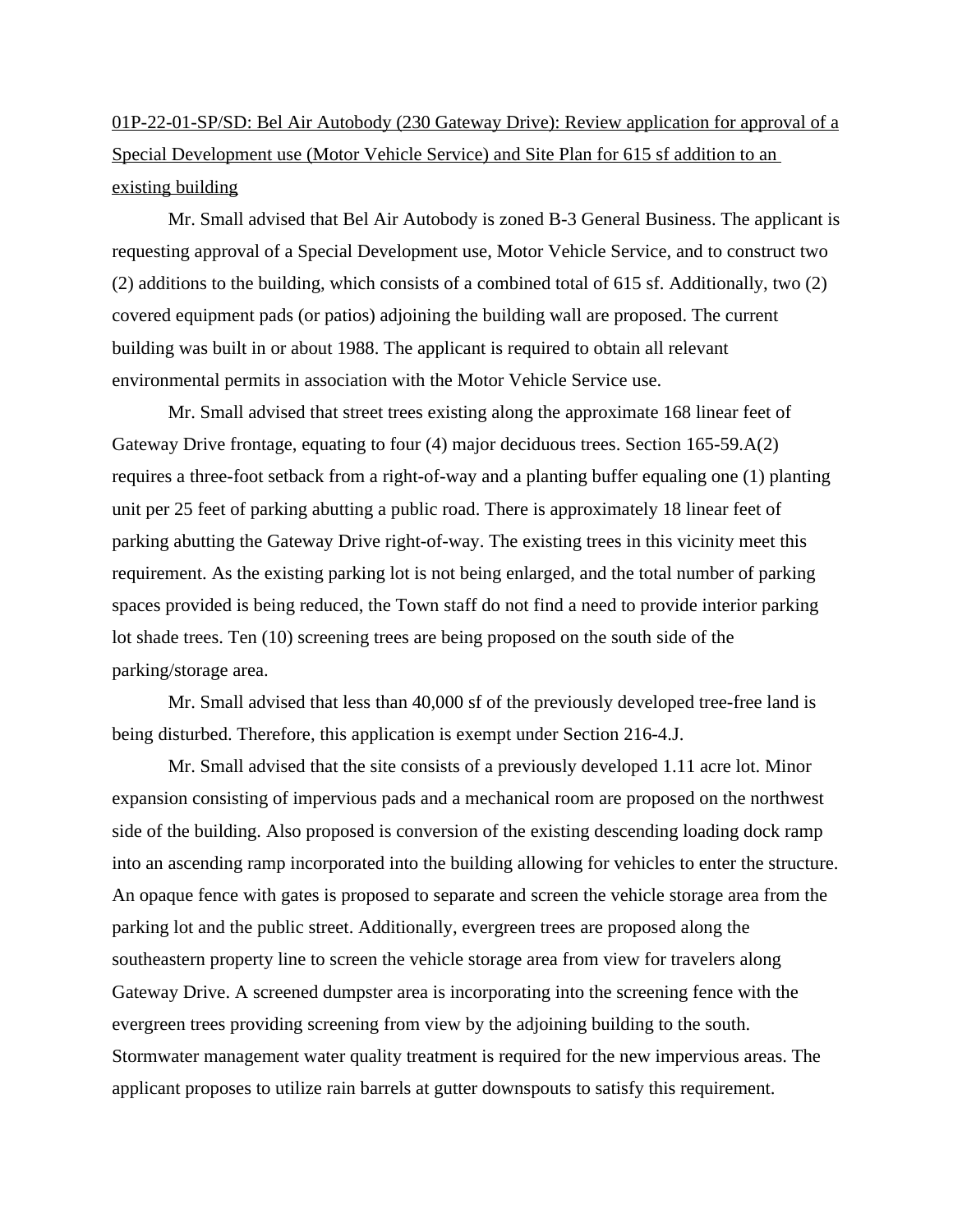Mr. Small advised that an application for the Building Permit to allow the exterior and interior modifications to the existing building is under review.

Mr. Small advised that comments from the Harford County Fire Department, the Harford County Health Department and the Harford County Soil Conservation District have been included in the package.

David Taylor of David G. Taylor & Associates (163 Spruce Woods Court, Abingdon, MD) advised that the applicant is proposing some small expansions on the northwest side including a mechanical room, covered patios and a roof over the concrete ramp to facilitate the use as an automotive service and repair facility. He stated that there will be minimal increase in impervious area and minimal requirements for water quality. Mr. Taylor advised that there is an underground water stormwater facility beneath the parking lot, which is adequately sized to handle these increases. He advised that the only increases to the impervious area are three (3) bump-outs. The applicant will be gating the service area for the vehicles, which is where the dumpster will be placed.

Mr. Schlehr inquired if there are any plans to alter the exterior. Mr. Taylor advised that there are no plans to alter the exterior other than power washing.

Mr. Schlehr inquired about the hours of operations. Mr. Taylor advised that hours of operation are Monday-Friday 8:00 a.m.-5:30 p.m. and Saturday 8:00 a.m.-1:00 p.m., and there are 7-10 employees.

Mr. Coates inquired about the proposed fence. Mr. Taylor stated that the fence will be an impervious privacy fence that will not allow anyone to see through it. He advised that the fence will cover the front of the service area and will screen the dumpster.

Ms. Kissinger-Kelly inquired about the height of the fence. Mr. Taylor stated that they are proposing a 6-foot fence.

Mr. Coates moved, and Mr. Raub seconded the motion to approve the Special Development for the Motor Service Use (Bel Air Autobody) based upon the findings of fact as listed in items [a]-[j] in the Staff Report.

Ayes: Mr. Coates, Mr. Powell, Mr. Raub, Mr. Schlehr and Ms. Kissinger-Kelly Nays: none

The motion carried.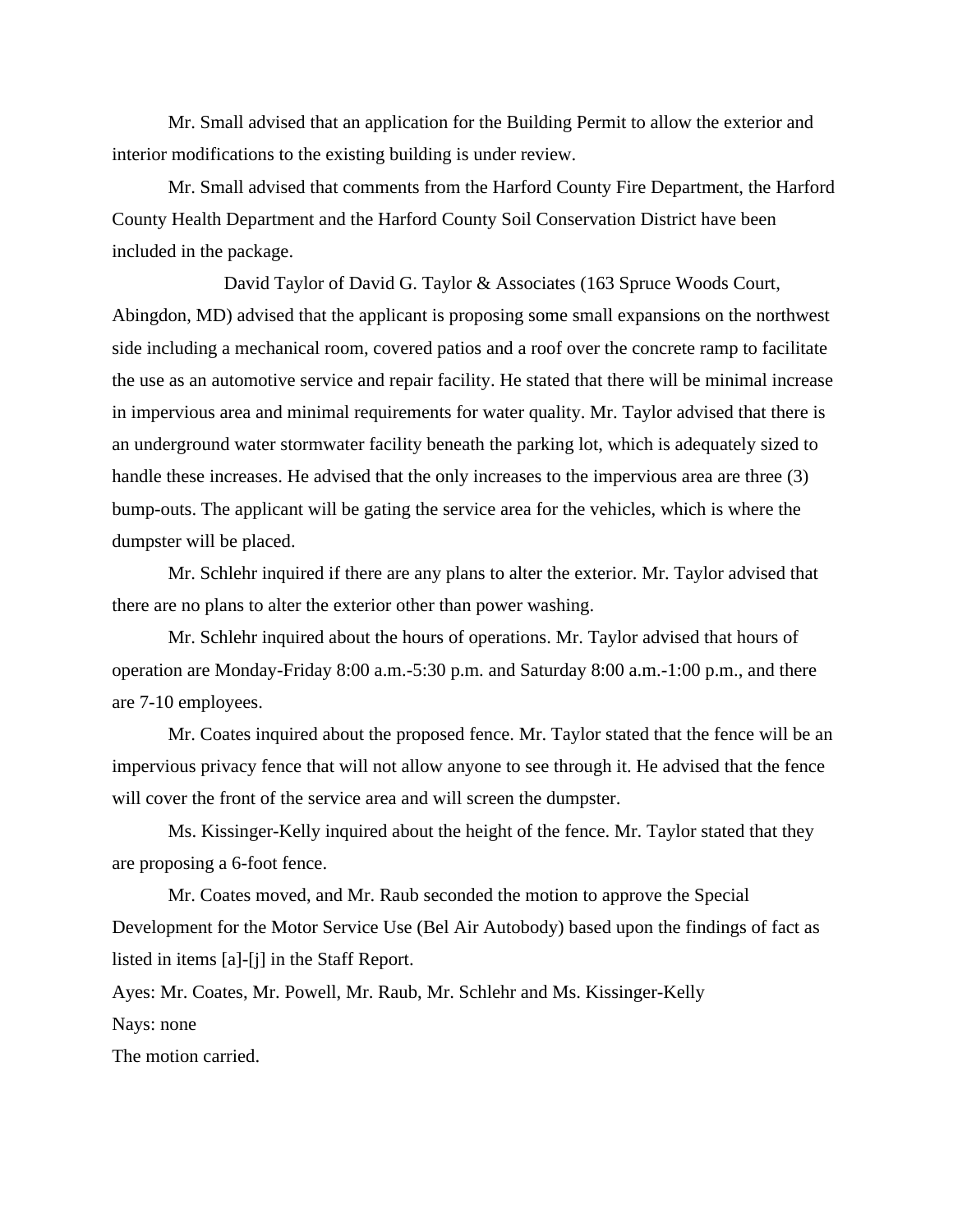Mr. Raub moved and Mr. Coates seconded the motion to approve the Site Plan conditioned on the applicant's compliance with item 1 (a-d) and item 2 (a) as listed in the Staff Report.

Ayes: Mr. Coates, Mr. Powell, Mr. Raub, Mr. Schlehr and Ms. Kissinger-Kelly

# Nays: none

The motion carried.

# 2021 Comprehensive Plan Review

Mr. Small advised that many of the Goals and Objectives of the previous Comprehensive Plan in 2016 will remain. He advised that two-thirds of the Goals and Objectives have been modified based on what the Town has encountered over the last six (6) years and what the Town anticipates over the next 10 years. This proposed Comprehensive Plan will be in place until 2032 and will be revisited in 2027, at which time, the Planning Commission will be tasked with reviewing the Plan and making modifications if needed.

# **Sensitive Areas**

Mr. Small advised that the Town will try to purchase some of the floodplain areas that are currently being impacted by development, including the section of Plumtree Run between the former Pete's Cycle and the car wash.

Mr. Coates inquired if daylighting streams increase the chanced of flooding. Mr. Small advised that water traveling through a pipe will back up with flooding, but daylighting should be done in such a way to have water backfill in a designated area.

# **Historic Preservation**

Mr. Small advised that several properties designated as landmarks in Harford County have not been designated as landmarks in the Town, and the Town staff will coordinate designating these landmarks.

Mr. Small advised that the Town staff would like to revive the designations and inventories of historic properties by increasing the current 10% property tax rebate.

# **Community Facilities**

Mr. Small advised that the new Bel Air Police facility will incorporate an emphasis on community policing.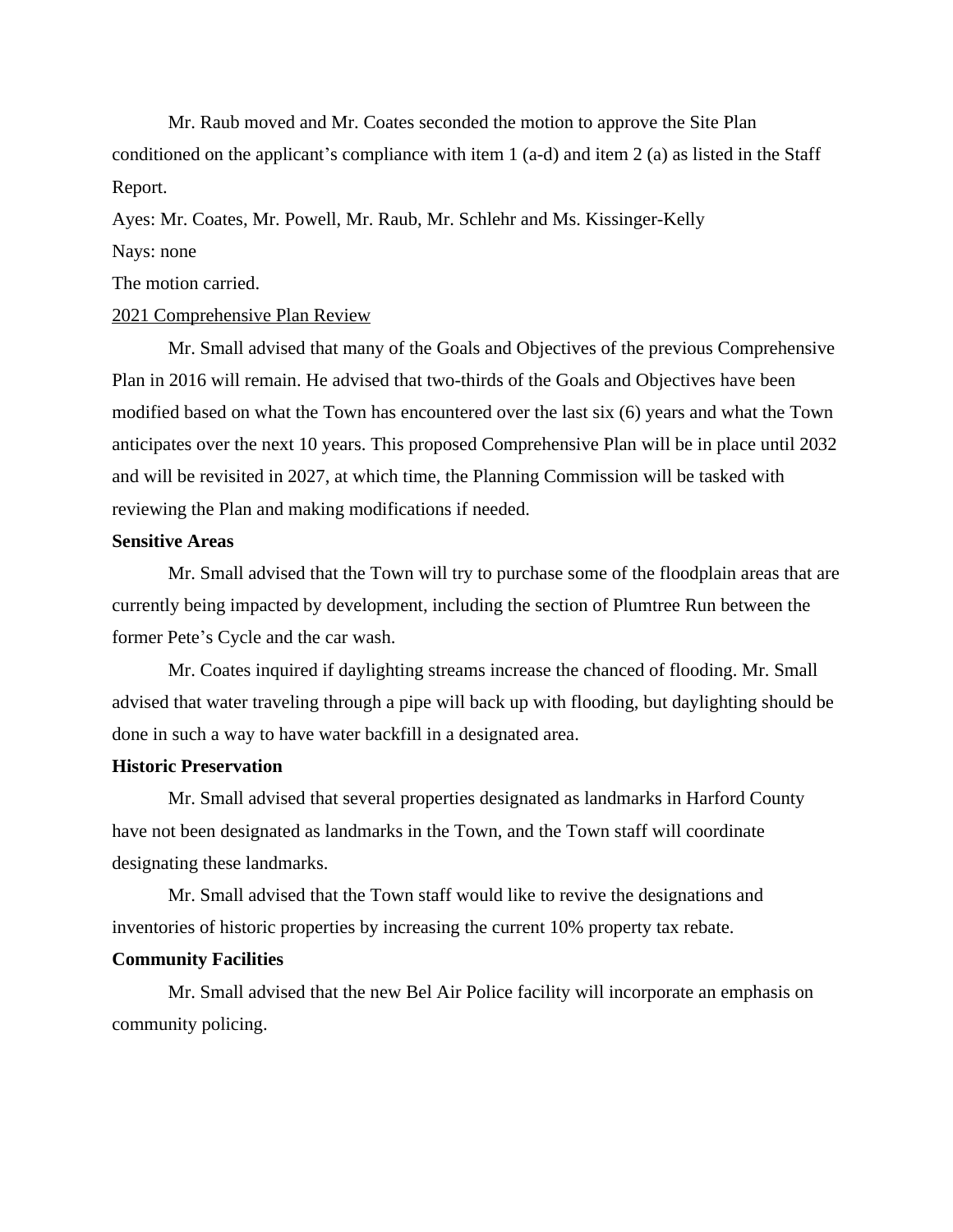Mr. Small advised that the Town staff want to ensure that the Town's recreation areas are coordinated with the County to ensure that all standards are met, with an emphasis on equity and facilities near underserved populations.

Ms. Kissinger-Kelly noted that on page IV-13 "books on tap" should be corrected to "books on tape."

Ms. Kissinger-Kelly inquired when recycling for items such as batteries will be available. Mr. Small stated that he did speak with the County representative today about expanding the fall community collection event to include items such as batteries and ink cartridges.

Ms. Kissinger-Kelly noted that she visited Vermont over the holidays, and there is a cost of \$2.00 per bag of regular trash, which creates an incentive to recycle.

#### **Water Resources**

Mr. Small advised that the Town staff will be filling in information next week with replies recently received from Maryland American Water.

### **Housing**

Mr. Small advised that the Town staff would like to address Cottage Housing, or Accessory Dwelling Units (ADUs). He stated that the Town staff may ask the Planning Commission to consider relaxing the requirement that the occupant of an ADU be a close relative.

Ms. Kissinger-Kelly inquired if there are requirements for maintenance and property upkeep of businesses and rental properties in Bel Air. Mr. Small advised that there are, and the Town staff will be looking at property maintenance code and making it more aggressive.

### **Transportation**

Mr. Small advised that the Town partnered with the County to complete a study, and one of the recommended improvements is to have the two (2) lanes as you are going onto Churchville Road go straight and have two (2) receiving lanes on Baltimore Pike. He explained that this would mean the southwest bound lane in front of the church and KFC would no longer exist, and there would only be northbound movement there. He advised that this would make it much easier to maneuver through town and would make the crossing at Bond and Baltimore Pike shorter, and the pedestrian would only have to look one (1) way.

Mr. Raub inquired about the meaning of the "shared-use path." Mr. Small advised that shared-use paths are bicycle and pedestrian paths, such as the Ma and Pa Trail. Mr. Raub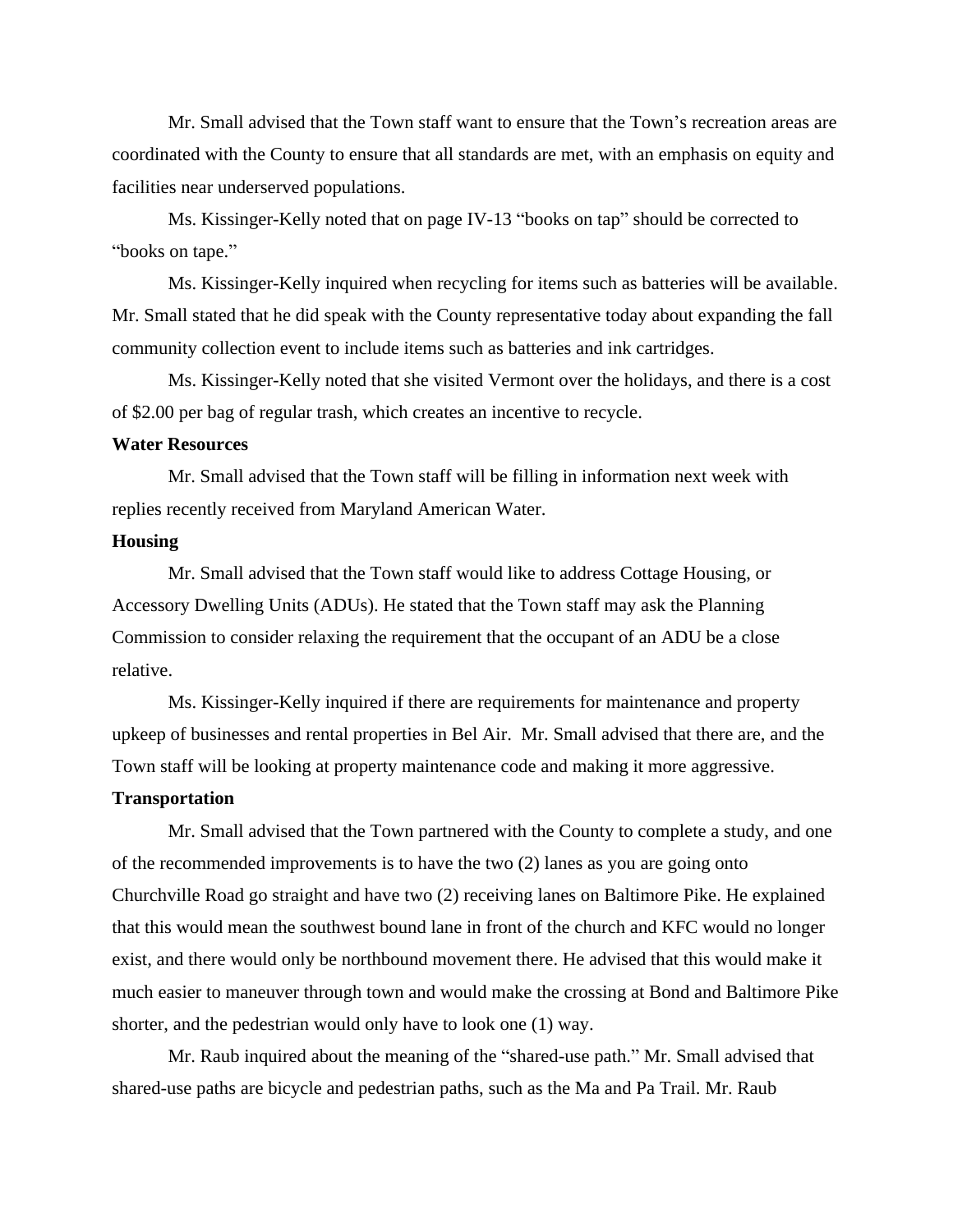inquired how this applies at East and West Macphail Roads. Mr. Small advised that the Town will be pushing for a road there, but at minimum the Town would like to see a shared-use path there for bicycles, pedestrians and possibly emergency vehicles.

Ms. Kissinger-Kelly advised that the Ma and Pa Trail is not wide enough to accommodate pedestrians and bicyclists. She advised that several people have been knocked down by bicyclists, and she suggested that there be a speed limit for bicyclists. Mr. Raub advised that Harford County needs to address this as the Ma and Pa Trail is their responsibility.

Ms. Kissinger-Kelly advised that there should be education for pedestrian crossing safety. Mr. Small advised that the Town has reached out to State Highway to get some pavement markings that state "Ped Xing."

Mr. Schlehr inquired where the intersection of Fulford and Hickory Avenue is located as stated on page VI-4. Mr. Small stated that this should be changed to Fulford and Maitland on page VI-4.

### **Economic Development**

Mr. Small advised that the Town will try to push for a bed and breakfast.

Mr. Small stated that the following are **priorities:**

- 1. Harford Mall and the four (4) corners
- 2. Bond Street
- 3. Ellendale area
- 4. UM Upper Chesapeake
- 5. Baltimore Pike

Ms. Kissinger-Kelly noted that the black windows at AutoZone are unattractive. Mr. Small advised that he does not believe the tinted windows meet the underlying zoning requirements.

#### **Land Use**

Mr. Small advised that there are areas around Barr Automotive and on Archer Street where the Town would like to address the expansion of commercial.

Mr. Small advised that the Planning Commission likely will be reviewing submissions for comprehensive rezoning behind ShopRite and along Hickory Avenue.

Mr. Small advised that the Town staff will be recommending rezoning the parking garage from B-2A to B-2, which would make the garage conform to height requirements.